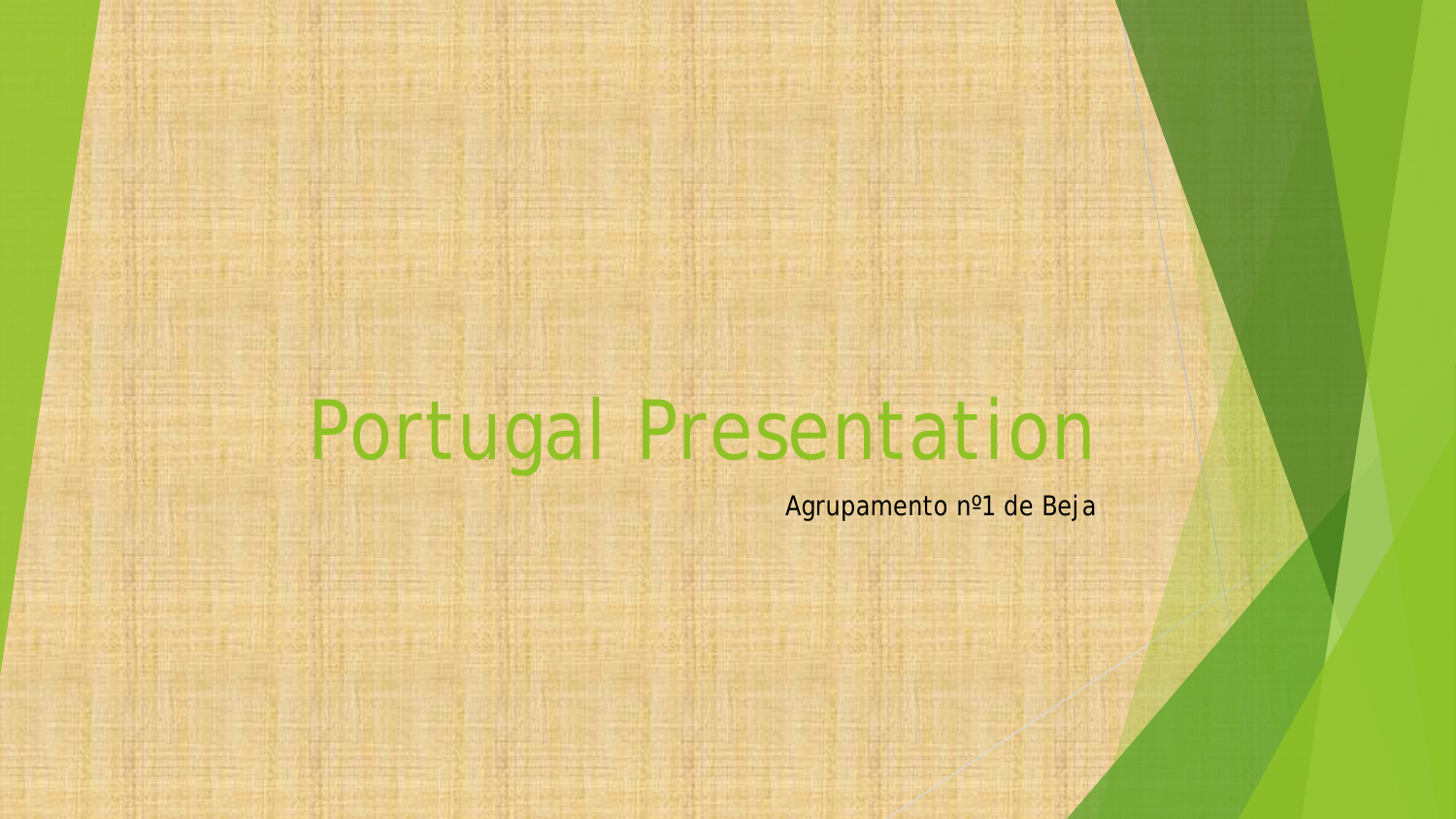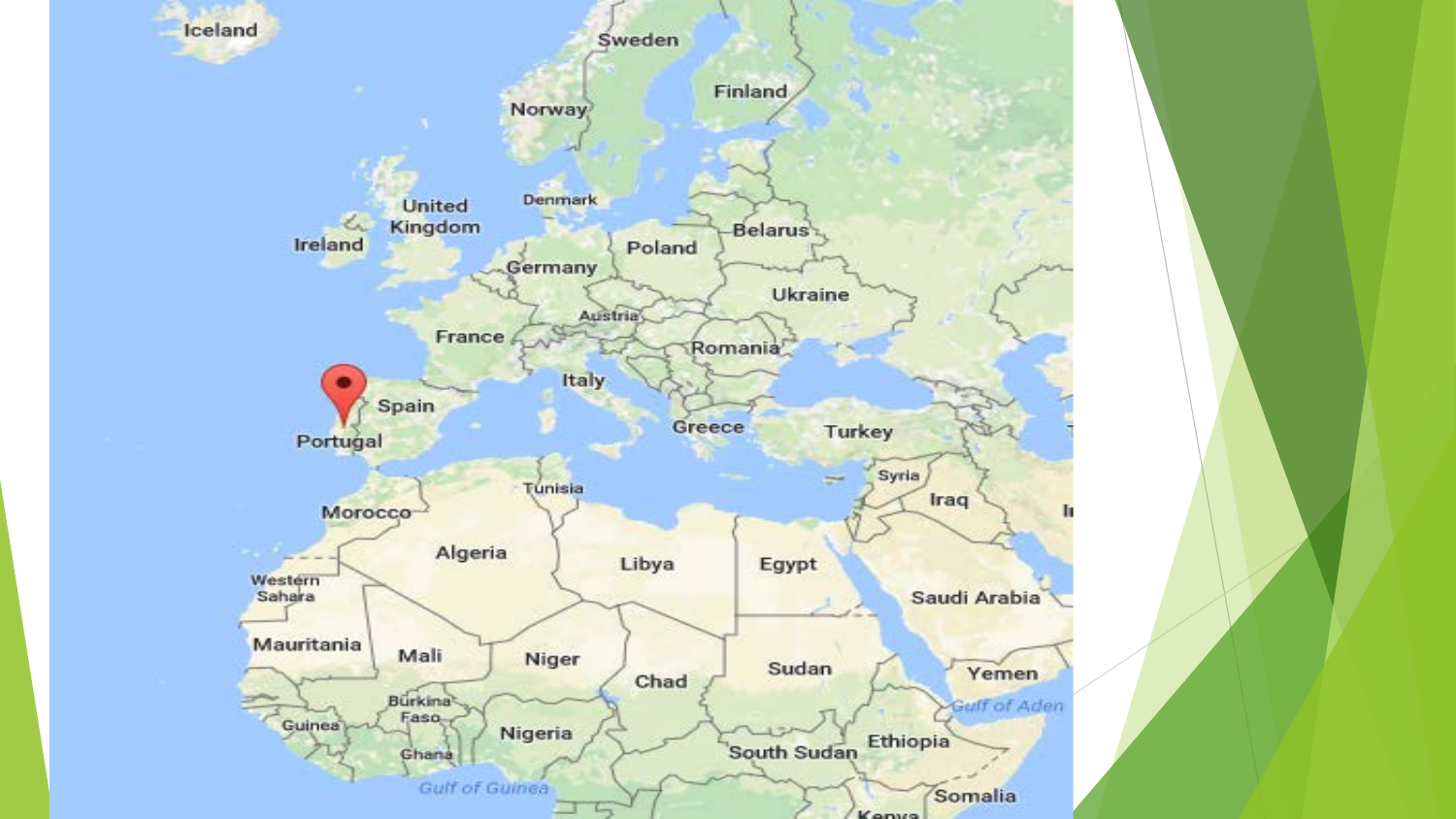Beja is a city and a municipality in the Alentejo region, Portugal. The population in 2011 was 35,854, in an area of 1146.44 km². The city proper had a population of 21,658 in 2001. The municipality is the capital of the Beja District.

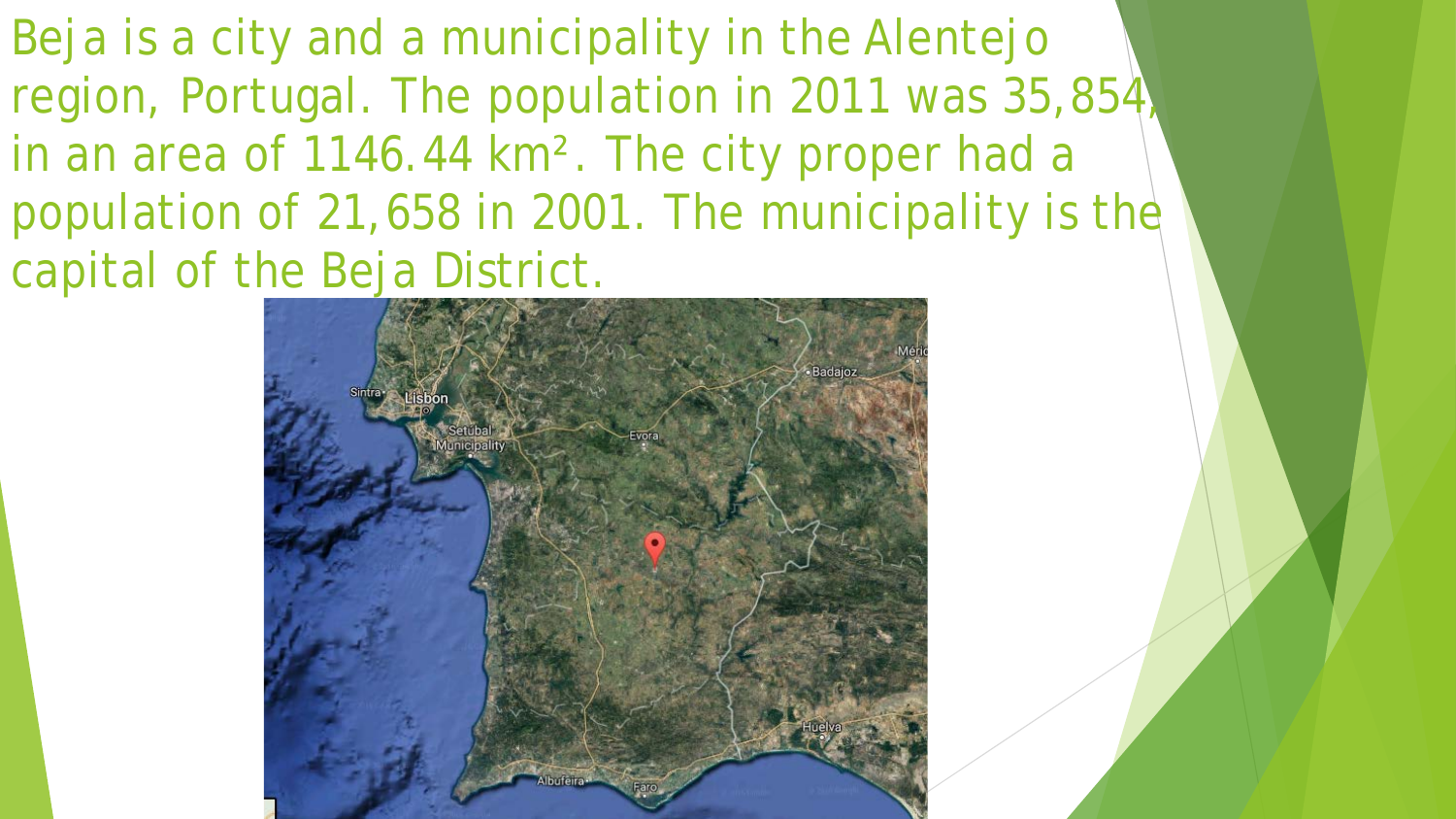

Our school is located in the south of Portugal in a very small town called Beja. The region has specific conditions for it has its base in agriculture and services and it is the largest region of Portugal but the least populated. The district where the school has been placed is characterized by various poor, migrant, refugees and minority group neighbourhoods. Because of which we became a Priority Intervention Educational Territory (TEIP). The school also faces challenges with special needs pupils that have integrated with the common curriculum pupils. Our school is actually composed of 2 middle schools (from Kindergarden to 9th. grade) and a high school (from the 7th. to the 12th. grade). We had 2786 enrollments this school year and there are around 281teachers.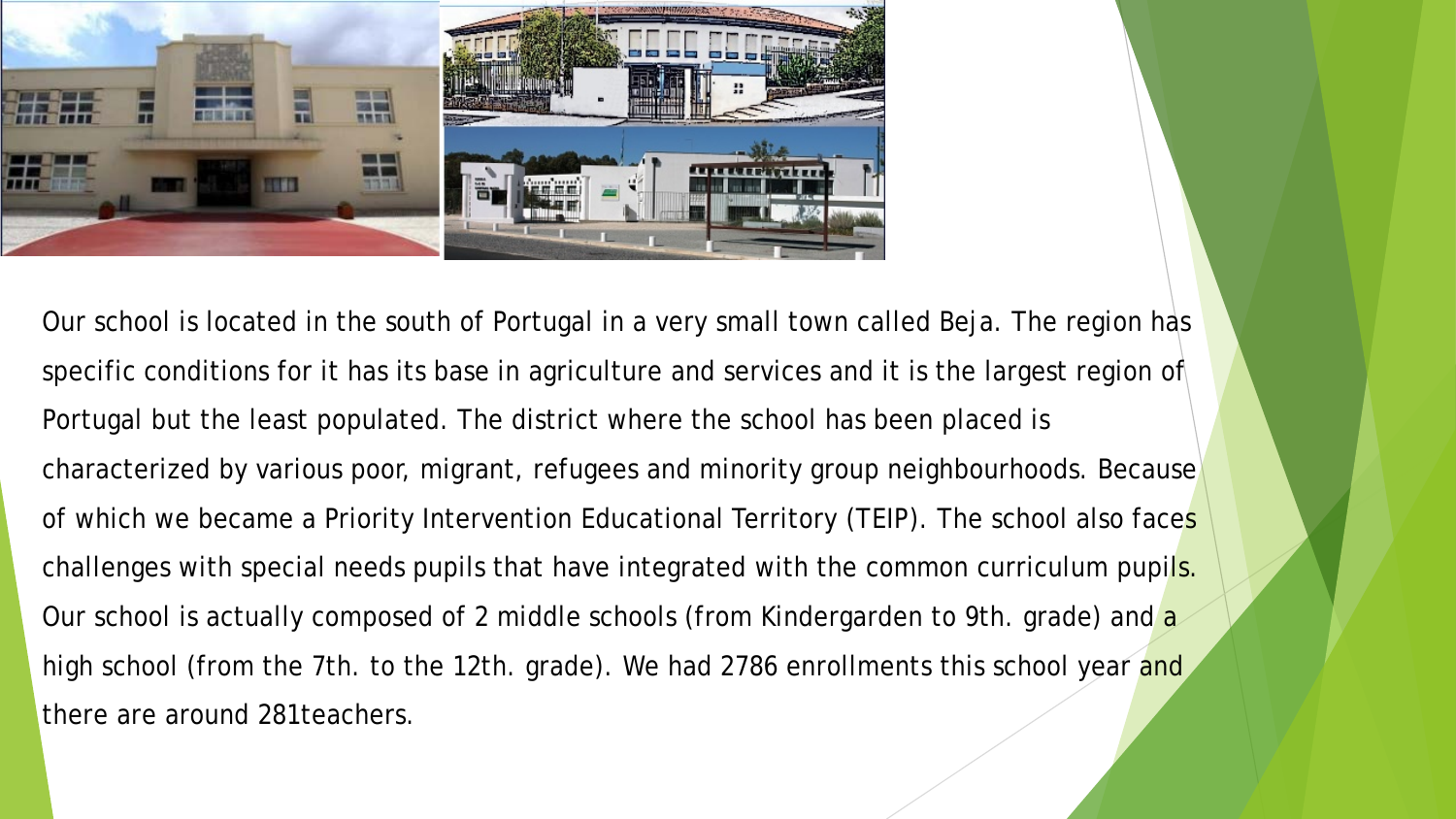

**Through Acting To Understanding - TATU** 



The school was involved in prior Comenius Projects such as «We Europeans: Knowing each other for living together»; «TATU- through Acting to Understanding» from which the contact person for this project was also the key person, «Folktales as a means of cultural connection and interaction of peoples across Europe» and «Combating and preventing bullying in schools of Europe». Besides other projects like etwinnings, KA1 and Comenius Regio.



Lifelong learning programme **COMENIUS REGIO** 

2011-2013

2010-2012

"Local Networks for Social Inclusion"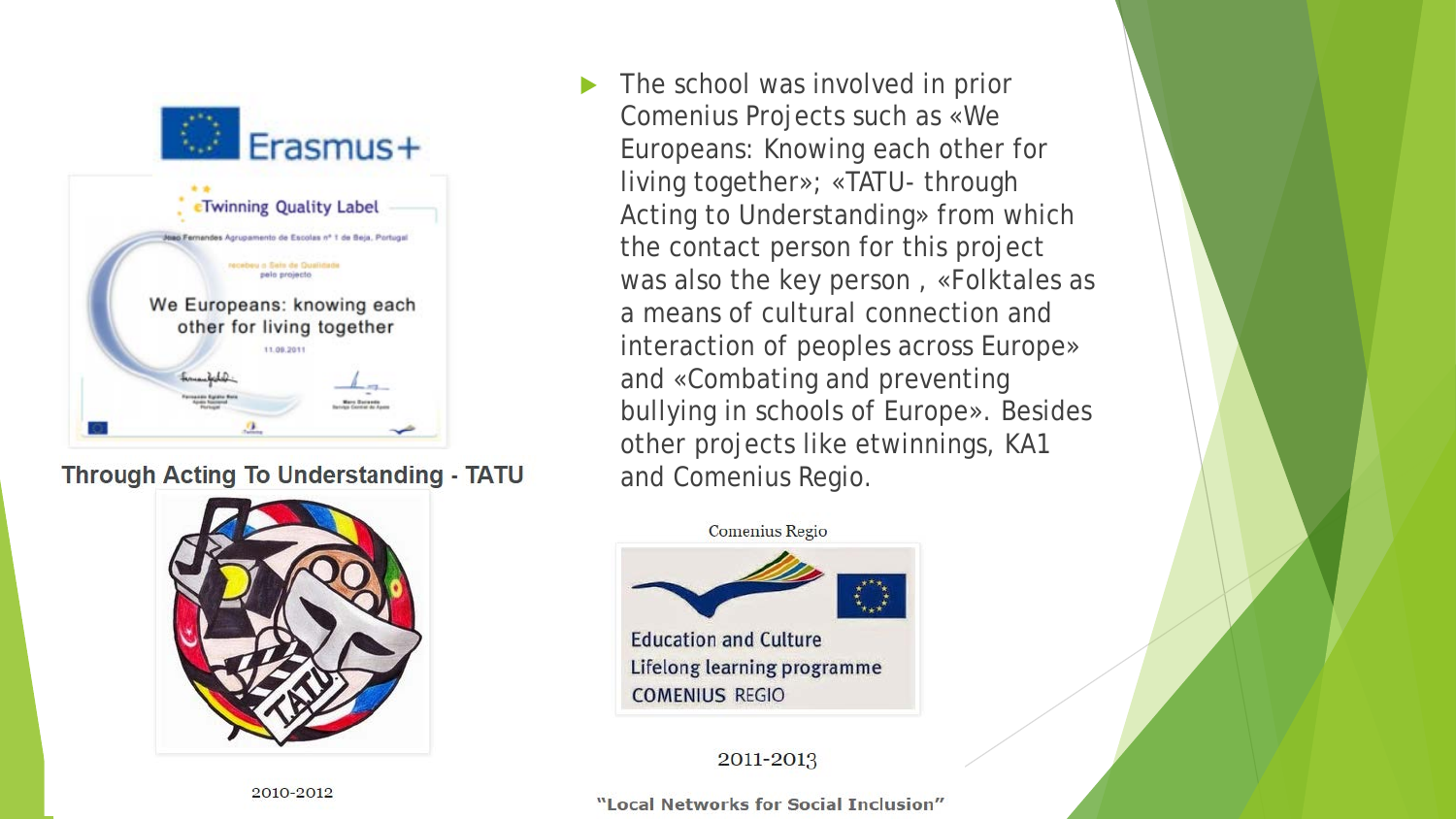

## Ana Paula Baptista

English teacher for 30 years, married twice, 2 daughters (20 and 14) and a dog. Singer, songwriter, dancer, responsible for the school's drama club. 52 years old, originally from Lisbon, lived in the Azores for 5 years at the time of the Gulf War (husband belonged to the Portuguese Air Force), living in Beja since 1993. Reikian and artisan (jewelry).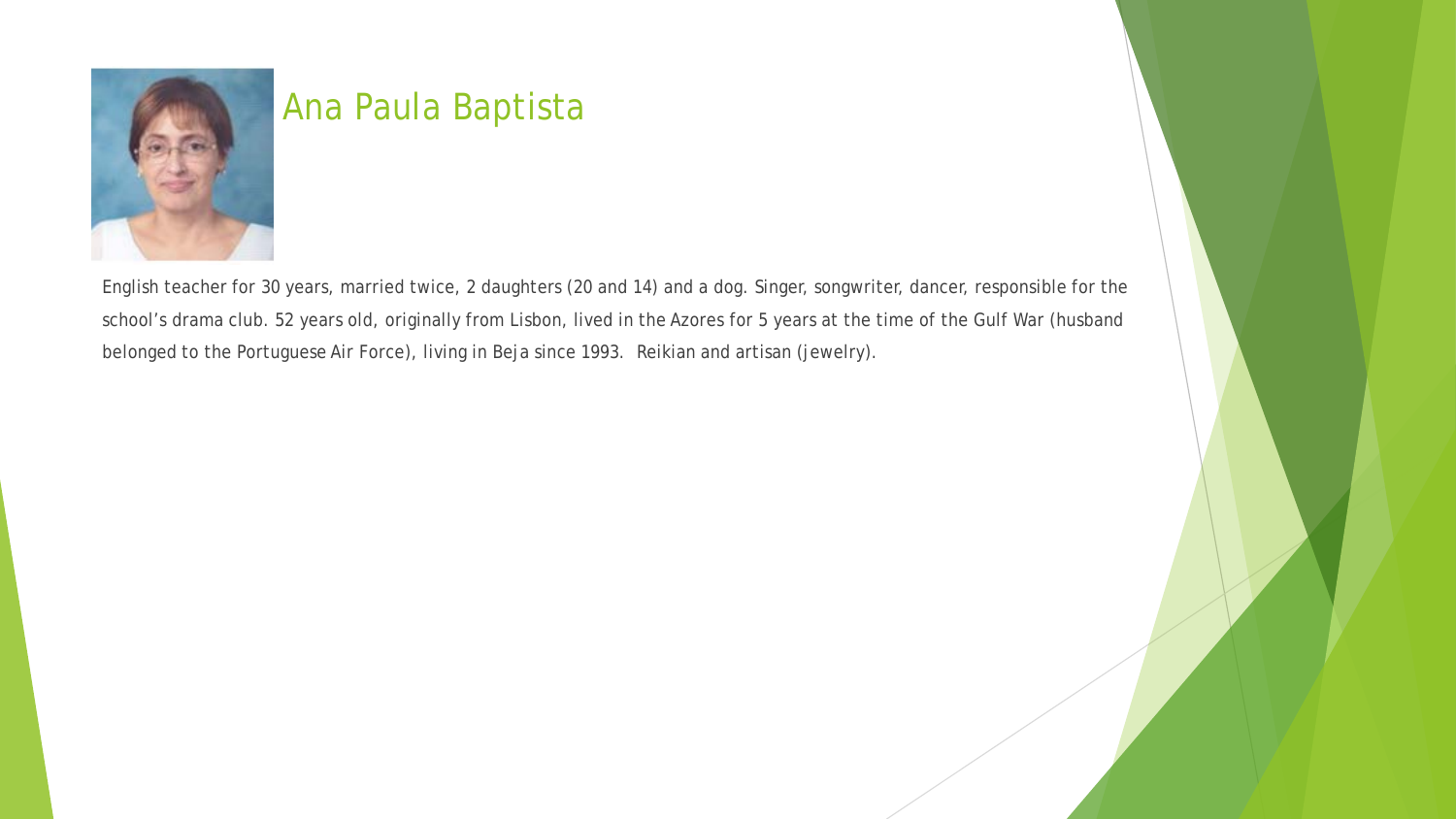

Leopoldina Pina de Almeida is a Geography teacher at Santa Maria EBI school since 1994. In addition to being a teacher, a profession that fascinates her, during her professional career

she had the opportunity to participate in and coordinate various regional projects related to health promotion and social inclusion. Beyond these themes, theater is another of her passions.